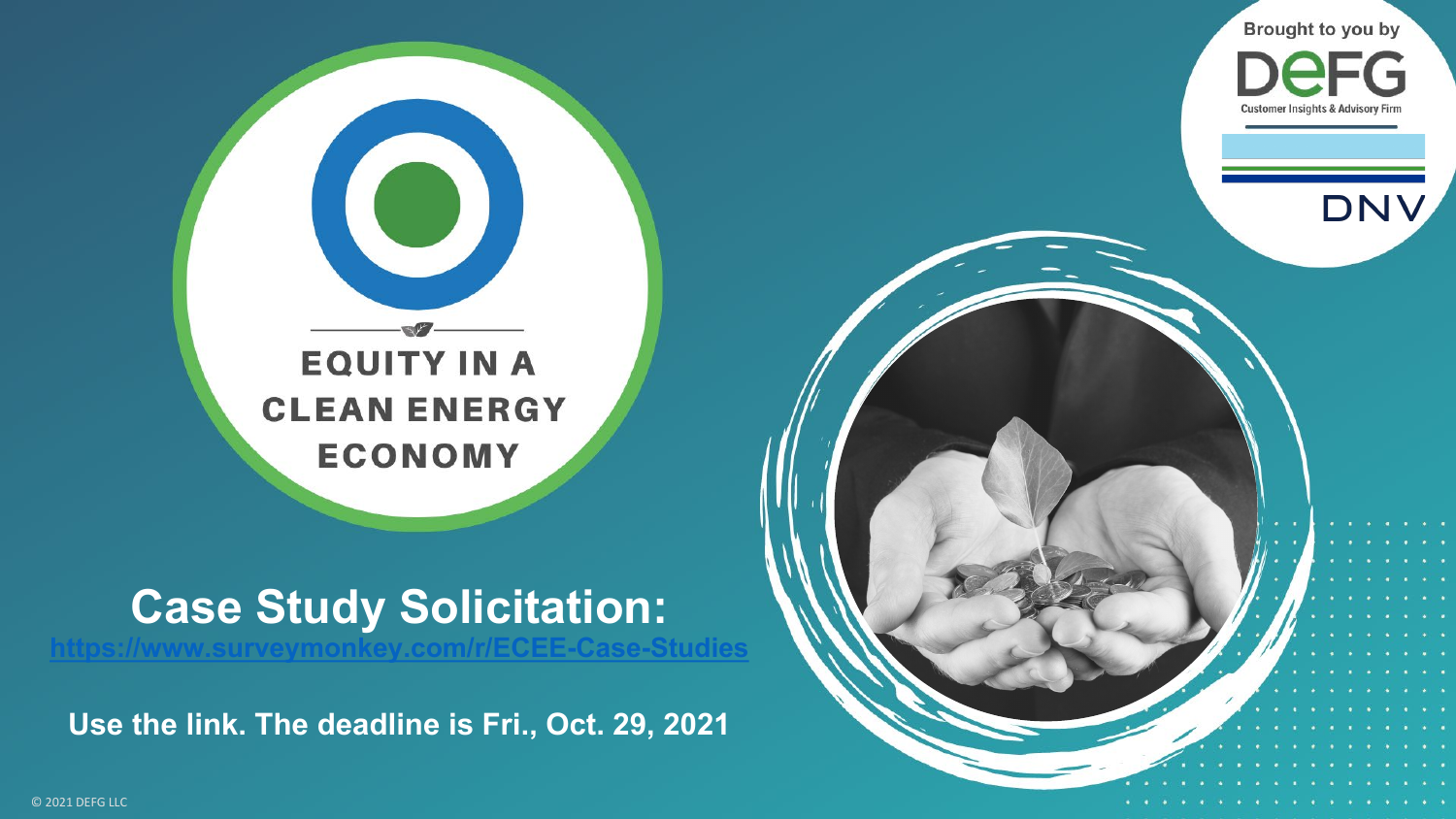## **Instructions**



Case Studies & Best Practices (ECEE Track 3) will develop case studies and identify best practices based on programs and initiatives that have been successful in addressing equity. This working group will become a channel to identify great case studies and best practices to accelerate the transition to a more equitable clean-energy future.

This survey tool [\(https://www.surveymonkey.com/r/ECEE-Case-Studies\)](https://www.surveymonkey.com/r/ECEE-Case-Studies) allows you to indicate topics of interest to you and to submit up to three examples (or ideas or leads) for programs or initiatives that have successfully addressed equity and that could be showcased. Based on your input, content will be created, including webinars, papers, and educational media.

## THIS SECOND ROUND OF SOLICITATION WILL END ON FRIDAY, OCTOBER 29TH, 2021.

You will first identify yourself. Then there are two parts. You may complete Part 1 or Part 2 or both.

- First, tell us about your general preferences your topics of interest for case studies.
- Second, provide successful programs or initiatives that could be developed into formal case studies (or which already exist as a case study). Part 2 is repeated two more times (i.e., pages 3, 4, and 5 are the same) to allow you to submit up to three successful programs or initiatives.

Be sure to click "Next" at the bottom of each page to save it. If you are interrupted (uncompleted), you may return to the same position using the same device. If you have questions about this survey, contact DEFG's Nat Treadway at ntreadway@defgllc.com.